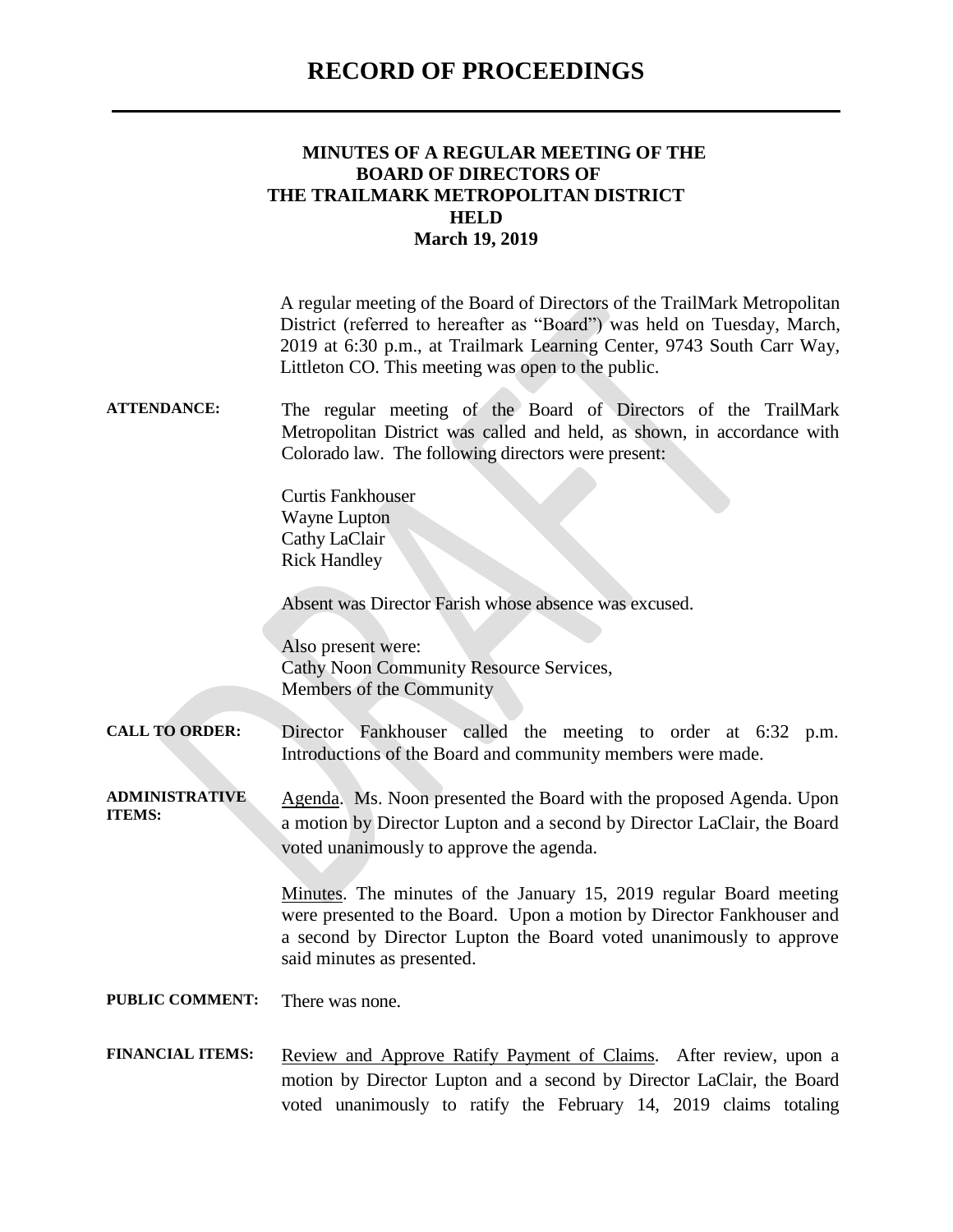## **RECORD OF PROCEEDINGS**

\$220,927.85 and approve the current March 19, 2019 claims of \$3,993.60 as presented.

Review Cash Position. Ms. Noon reviewed the cash position with the Board for the period ending February 28, 2019 and adjusted as of March 14, 2019. After review, upon a motion by Director Handley and a second by Director LaClair the Board accepted the cash position as presented.

Financial Statements. Ms. Noon reviewed the financial statements dated February 28, 2019. After review, upon a motion by Director Handley and a second by Director LaClair the Board accepted the financial statements as presented.

**MAINTENANCE AND OPERATIONAL ITEMS** Pond Maintenance Update: There were no pond maintenance activities performed on the TMMD ponds during the 1/15-3/19/19 time period. We received the SSPRD vehicle access per permit for Jan-Dec 2019, so everything is ready for the 2019 season. Director Fankhouser will email the Board and Ms. Schneck when he turns on the aeration in Fairview #1 later this month.

> Update on Outlet Cleaning for Fairview Res. # 1 and Pond G: Ms. Noon updated the board on correspondence with Blair Leisure of Iris Mitigation on the keys for locks on the outlet boxes. The history of the chain/locks is that without them, the gates would be found open allowing for water to freely flow out of Pond G rather that have the pond act as a detention pond. Ms. Leisure will send the keys to Ms. Noon who will get them to Director Lupton who will work on opening the Pond G outlet gate to release water and allowing for work on the outlet to be performed. Director Lupton will contact the Denver Botanic Gardens prior to opening the gate in Pond G. Ms. Noon will contact Angell Excavating regarding the bids for work on Pond G and Fairview #1 outlets. It was noted that Fairview #1 is already filling so the outlet work may have to be postponed until next winter. Ms. Noon will contact Swithin Dick at Centennial Water and Sanitation regarding this issue.

> Consideration of Gantner 2019 Fence Painting Bid for Filing 1 and Filing 5: The Board reviewed the Bid from Gantner Painting for the 2019 fence painting project. As Filings  $1 \& 5$  contain privacy fence that is currently being replaced with Trex, the bid was only for split rail and the day care and lift station privacy fence to be painted. Director La Clair moved to approve the 2019 Fence Painting Bid of \$29,352.95 and a deposit of not to exceed (NTE) 50% of the bid. Ms. Noon will inform Mr. Gantner so the work can be scheduled.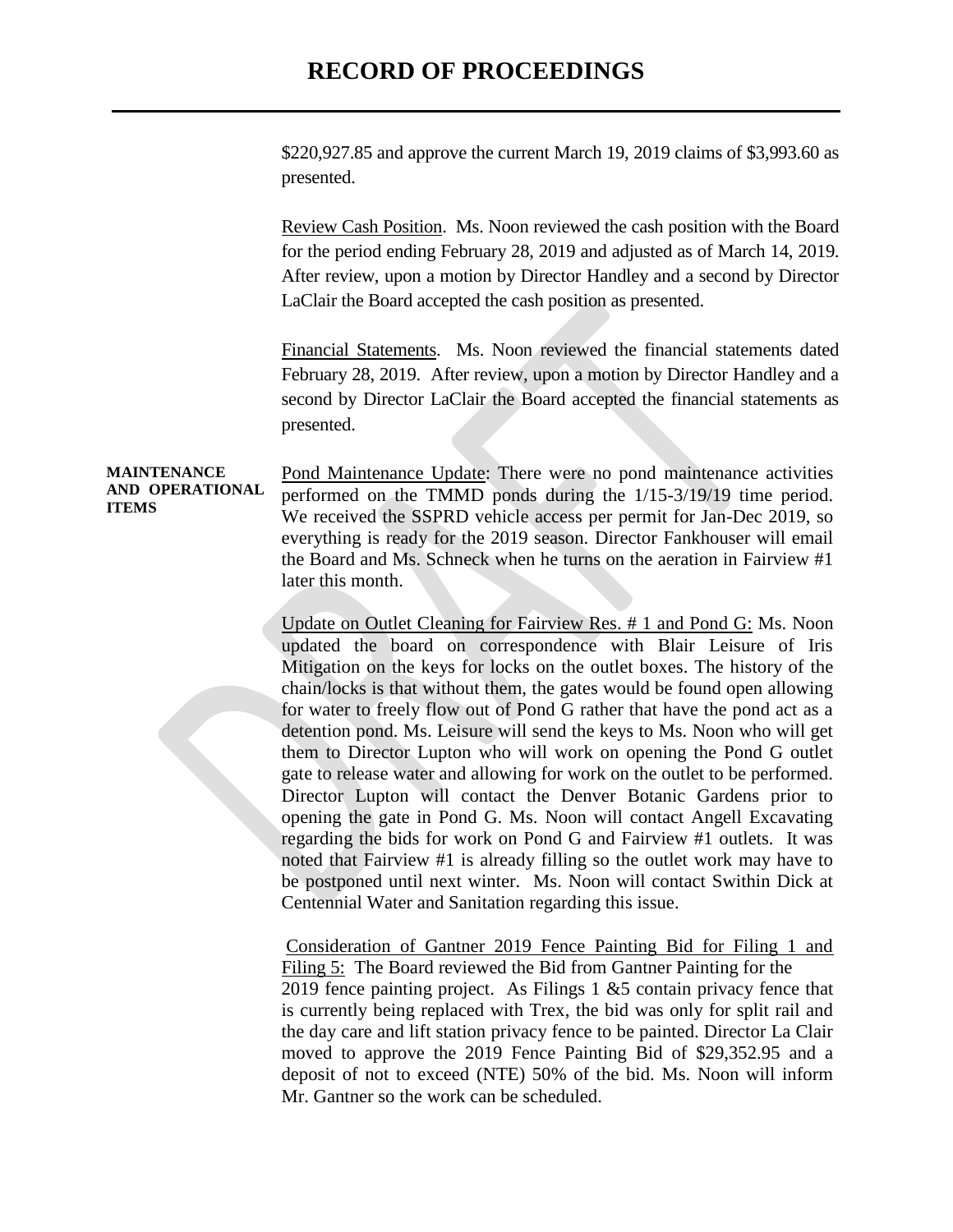| <b>BOARD MEMBER</b><br>ITEMS: | Update on 2019 Privacy Fence Replacement Project: The project is<br>moving along as well despite weather impacts. Ned O'Rourke with Split<br>Rail Fencing has been handling the few complaints very well and there<br>haven't been many concerns expressed to the TMMD Board. Posts that<br>could be saved and used for future repairs to the split rail fence are being<br>stored by the lift station near the day care.                                                                                                                                                                                                                                                 |
|-------------------------------|---------------------------------------------------------------------------------------------------------------------------------------------------------------------------------------------------------------------------------------------------------------------------------------------------------------------------------------------------------------------------------------------------------------------------------------------------------------------------------------------------------------------------------------------------------------------------------------------------------------------------------------------------------------------------|
|                               | Review Responsibility for lift station and daycare center fences: The<br>Board discussed the history and future of the District maintaining and<br>painting the day care and lift station privacy fences. Director Lupton<br>moved to paint the Filing 5 lift station privacy fence in 2019 but not in<br>future years. Upon a second by Director La Clair and unanimous vote,<br>the motion carried. Director Lupton also moved to continue to provide<br>maintenance and painting of the day care privacy fence while the TMMD<br>Board uses the day care center for District meetings. Upon a second by<br>Director Fankhouser and unanimous vote, the motion carried. |
| <b>LEGAL ITEMS:</b>           | Consideration of retaining Attorney George Rowley following his return to<br>the firm White Bear Ankle: Director LaClair moved that the Board approve<br>to retain George Rowley at white Bear Ankle. Upon a second by Director<br>Fankhouser, a vote was taken and the motion passed unanimously.                                                                                                                                                                                                                                                                                                                                                                        |
| <b>ADJOURNMENT:</b>           | There being no further business to come before the Board, upon motion<br>duly made by Director Lupton, seconded by Director Fankhouser, and<br>passed unanimously, the meeting was adjourned at 7:39 p.m.<br>Respectfully submitted,<br>Secretary for the Meeting                                                                                                                                                                                                                                                                                                                                                                                                         |

THESE MINUTES ARE APPROVED AS THE OFFICIAL March 19, 2019 MINUTES OF THE TRAILMARK METROPOLITAN DISTRICT BY THE BOARD OF DIRECTORS SIGNING BELOW:

Curtis Fankhouser

\_\_\_\_\_\_\_\_\_\_\_\_\_\_\_\_\_\_\_\_\_\_\_\_\_\_\_\_\_\_\_\_\_\_\_